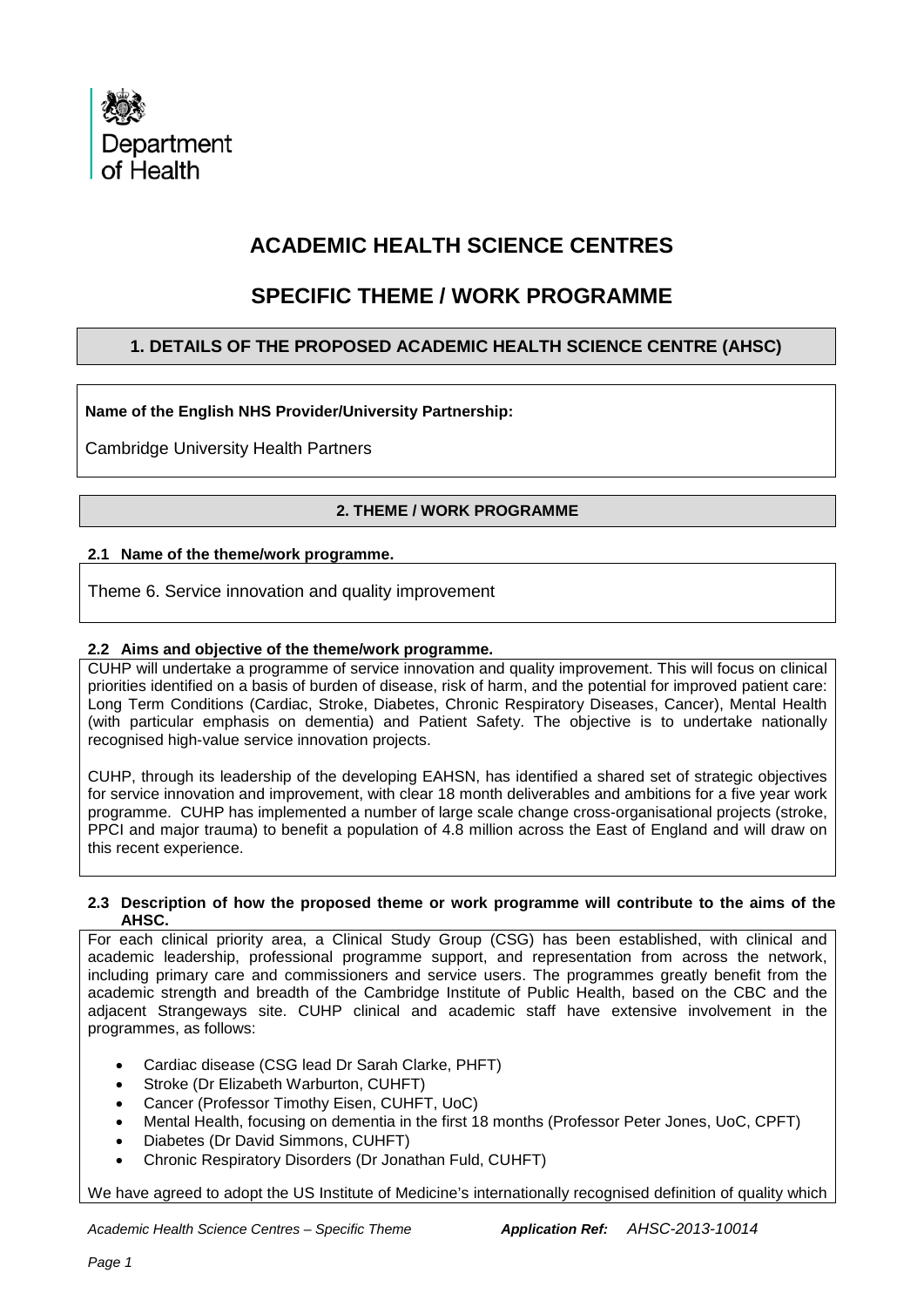is: "the degree to which health services for individuals and populations increase the likelihood of desired health outcomes and are consistent with current professional knowledge". We also support its six dimensions of healthcare quality, that healthcare must be: safe; effective; patient-centred; timely; efficient; and equitable. Each of the CSGs and their proposed projects will be assessed according to these criteria. Each CSG has reviewed the evidence of best practice and unexplained variation in patient outcomes using information from national data sources and the Eastern Region Public Health Observatory (ERPHO). This work formed the basis of the agreement between NHS England and the EAHSN, one of eight AHSNs to receive a licence without conditions from NHS England in May 2013.

In addition to work of the CSGs (the major part of our work) cross-cutting themes will also contribute to the tripartite mission:

**1. Patient and Public Involvement.** CUHP is committed to engaging and involving patients and service users as a major resource in high quality healthcare. NHS Inpatient Surveys (2002-2011) have all shown that >45% of patients would like more involvement in their care. Patients are the ones who see the whole patient journey, across all the artificial administrative and institutional boundaries created by the distinctions between primary and secondary care, professional demarcation lines and health and social care. The correct diagnosis of patient preferences, the development of shared decision making and self management will be an important element of the service innovation and quality improvement programme. These brief accounts serve to illustrate:

### a) Shared Decision Making in Urology

Shared Decision Making is a process in which patients, when they reach a decision crossroads in their health care, can review the treatment options available to them using current, clinical information, relevant to their particular condition, patients will be helped to work through any questions they may have, explore the options available, and take a treatment route which best suits their needs and expectations. Two shared decision aids have been produced for the management of early localised prostate cancer. The background is that treatment choices for men diagnosed with localised prostate cancer are very difficult to make and should be heavily focused around the wishes of the patient and their family. As a consequence a committee was set up by the Department of Health and chaired by Dame Mary Archer to produce a shared decision aid. This involved international experts from Boston in the US and Ontario in Canada working in public health, medicine and nursing research; and a panel of UK experts, again including patients, nurses and doctors. Professor David Neal led colleagues and patients in the final draft with respect to the management of its benign counterpart – namely benign prostatic hyperplasia. NHS Direct. Localised Prostate Cancer: Decision Aid (accessed 2012): http://www.nhsdirect.nhs.uk/DecisionAids

Directly related to this work on shared decision making, the ProtecT trial is the only study in the world which has directly compared a conservative approach for the management of early prostate cancer (Active Monitoring) in the context of a RCT involving radical treatments.

Active Monitoring has now been adopted and adapted internationally through the use of additional biopsies into a management protocol known as active surveillance. The evidence review base for the NICE guidance (5: CG 58) explicitly referred to the ProtecT trial. Critically, these conservative approaches were incorporated into the NICE Guidance and later clarified through a joint statement with the British Association of Urology. Importantly what CG58 stated was that men with low prostate cancer should be offered such conservative approaches in addition to radical treatments. The ProtecT trial has underpinned a medico-political decision within the NHS as to whether to introduce screening for prostate cancer.

b) Self-management in Chronic Obstructive Pulmonary Disease (COPD)

Self-management refers to the individual's ability to manage the symptoms, treatment, physical and psychosocial consequences and lifestyle changes inherent in living with a long term condition. Over two thirds of all healthcare resources in the UK are currently spent treating people with long term conditions. CUHFT has been was one of eight UK sites, supported by three grants from the Health Foundation Co-Creating Health Programme, CUHFT being one of four sites to receive further funding in October 2012. The CUHFT programme is based on the Wagner model of Chronic Diseases and sets out to align patients, clinicians and health systems, changing the relationships between people and health services. Taking a whole system approach to improvement, Dr Jonathan Fuld, Consultant Respiratory Physician CUHFT, has led a four year multidisciplinary project for patients with COPD and clinicians, implementing the self management and expert patient approach. Evaluation included quality of life along four dimensions (dyspnoea, fatigue, emotional function, mastery) for people living with long term lung disease.

**2. Integrated Care** CUHFT and CPFT are working with MITIE, a home-based care services provider, a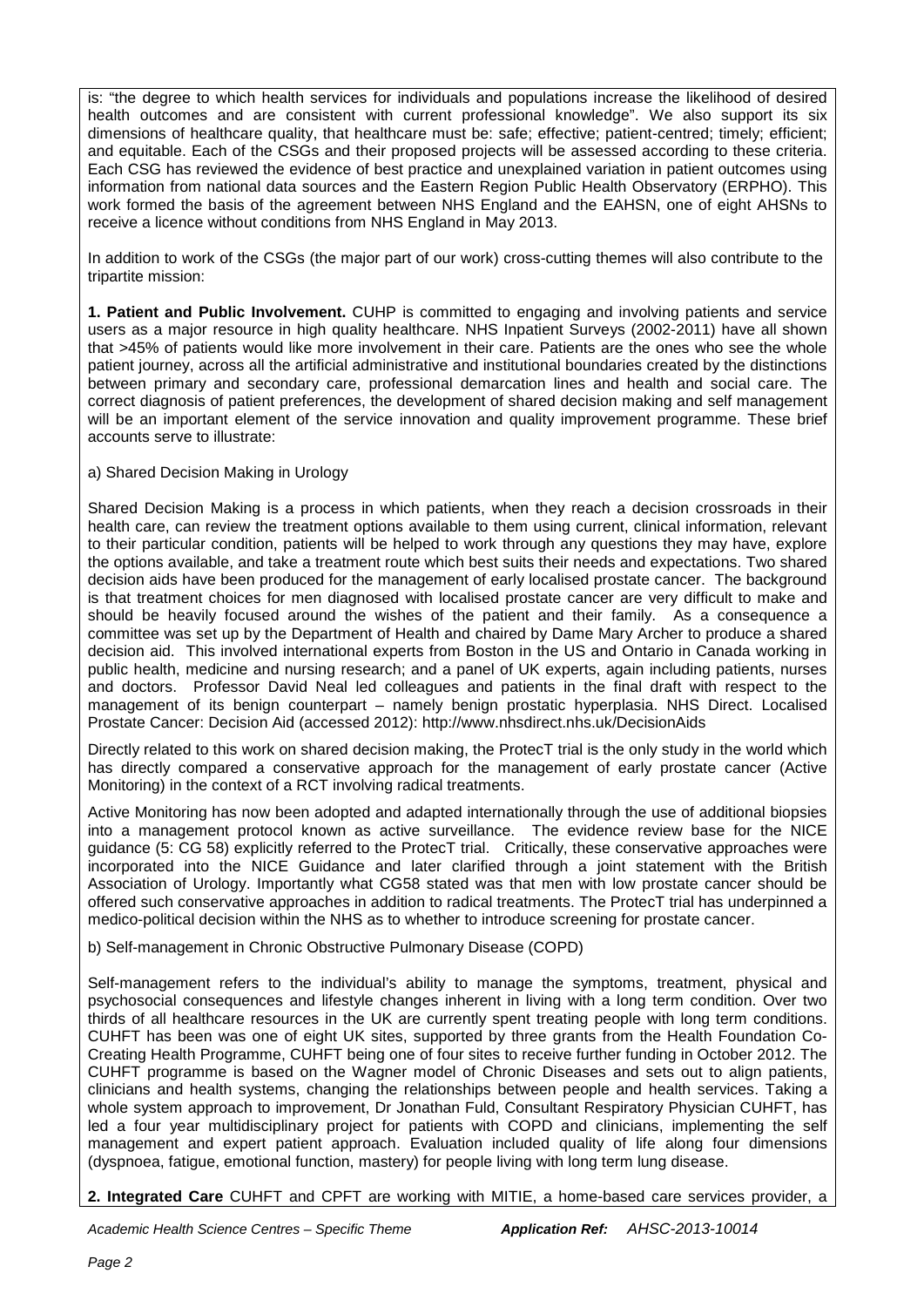range of other organisations and existing partners within the local health economy, to develop a bid that delivers integrated services responding to the needs of adults and older people in Cambridgeshire and Peterborough. We are committed to developing an integrated solution that is innovative and flexible promoting independence and tailoring services to the needs of the individual and the local community.

A major component of the service model proposed will be directed at maintaining the health and independence of patients aged over 65 in order to prevent hospital admissions and loss of independence. Our model of care focuses on the concept of a single point of contact that provides both a reactive and proactive service 24/7 to support patients in the right care setting

**3. Patient Safety** The quality and safety of patient care override all other priorities for CUHP and underpin all our education and research. We have bought together a multidisciplinary team to build on existing work in CUHP and across the EAHSN to facilitate research that will lead to a greater understanding of the knowledge, tools and innovative approaches required to engineer safer healthcare systems. Professor John Clarkson, Professor of Engineering Design, UoC has assembled researchers from engineering, healthcare, management, psychology and social science to work together with healthcare providers, patients and carers. The work has involved a programme for organisational development orientated toward identifying human factors in patient safety, looking at the admissions, treatment, discharge pathway and taking a particular interest in the care of older people with co-morbidities. Working with Professor Sir Michael Rawlins, Chair of EAHSN, and Professor Soraya Dhillon, Professor of Pharmacy and Dean of the University of Hertfordshire we are exploring the introduction of a standardised adult drug chart and its integration with electronic prescribing and decision support software.

#### **2.4 Description of how the proposed theme or work programme will contribute to the further integration of research, health education and/or patient care and how this will lead to improvements in patient care.**

All the service improvement and innovation projects have an embedded assessment based on Health Outcomes and Health Economic impact. Examples given in 2.3 (above) illustrate the engagement of patients as an important resource to improve the six dimensions of healthcare quality. These projects demonstrate integration of research, health education and service innovation and how these will lead to improvements in patient care. Clinician, patient and service user education feature strongly throughout as does innovative system and pathway redesign. CUHP is aligned and strongly supportive of to the new NIHR Local Clinical Research Network LCRN, and the work of the Primary Care Research Network.

### **2.5 Description of how the theme/work programme will involve and enhance multi-disciplinary and multi-professional working.**

All CSGs projects described are multidisciplinary, cross-organisational and bring together clinicians from primary and secondary care, professional managers, service users and patients, and commissioners. Many of the projects have third sector involvement from the major health charities and the integrated care proposal also has social services, community services and local government involvement. Several projects have industry partners.

### **2.6 Description of leadership and key individual and organisational contributors with responsibility for delivering the theme/work programme.**

The service innovation and quality improvement theme will be managed by Sally Standley, who is accountable to Professor Patrick Maxwell, Executive Director, and the CUHP Board. It involves close coordination and a leadership role in the following:

**Eastern Academic Health Science Network (EAHSN).** CUHP is a lead partner (see section 9 of the main application). Sally Standley is the Director of the Cambridge and Peterborough node of the EAHSN and a CUHP board member, with specific responsibility for the innovation and improvement projects. Professor Martin Roland, Professor of Health Service Research, UoC, is also a Director of the EAHSN and the lead clinical academic for the Cambridgeshire and Peterborough node. Professor John Clarkson, Professor of Engineering Design, UoC, co-leads the EAHSN Patient Safety programme. Dr Sarah Clarke, Consultant Cardiologist, PHFT, leads the Cardiac CSG for the EAHSN and is accountable for its delivery. Professor Sir Michael Rawlins is the Chair of the EAHSN and Dr Robert Winter is Managing Director with overall responsibility for delivering the work programme.

**NIHR Collaborative for Leadership in Applied Health Research and Care (CLAHRC).** The Director of